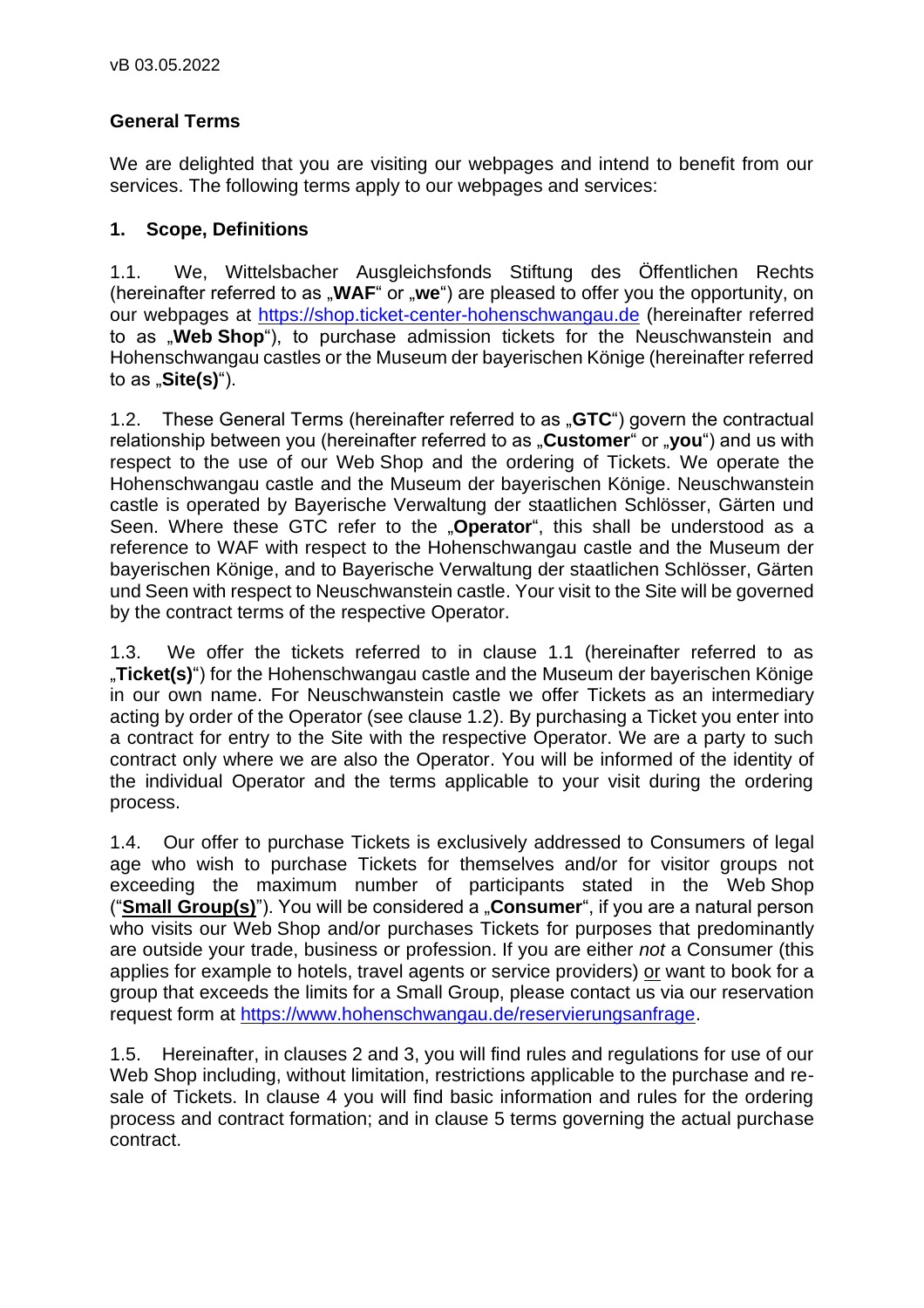# **2. Use of our Web Shop**

2.1. We reserve all right and title in, and with respect to, all content of our Web Shop (such as images). You may use such content only for legitimate use of the Web Shop as contemplated herein and may not otherwise use or reproduce such content.

2.2. When using our Web Shop, all users are required to refrain from inhibiting or overburdening the technical operation of our Web Shop and/or from negatively affecting use by other users.

2.3. The information given in our Web Shop with respect to Neuschwanstein Castle is provided to us by the Operator and not independently verified by us. We therefore cannot accept any liability or responsibility for the (in-)correctness of any such information (see clause 5.5).

2.4. We consent to the placement of hyperlinks ("links") referring to our Web Shop, provided that this is done for non-commercial purposes. Where we refer to a third party site or content, this shall not be considered an endorsement of such site or content by us.

### **3. Limitations with respect to the Purchase and Re-Sale of Tickets**

3.1. Only Consumers purchasing Tickets for themselves of for Small Groups (see clause 1.4) may legally order through our Web Shop. All other Customers are kindly requested to contact us via our reservation request form.

3.2. You will be notified of applicable conditions with respect to size limits for Small Groups, other limitations with respect to the scope of Tickets per order and/or purchasing price-reduced Tickets (e.g. for children) during the ordering process.

3.3. The Operators' contract terms (see clause 1.2) regularly provide that Tickets may not be re-sold commercially and that the non-commercial transfer of tickets is subject to certain limitations. If there is reason to believe that you may have violated such contract terms, we expressly reserve the right to (a) exclude you from further access to the Web Shop, (b) reject or cancel Ticket orders and (c) notify the respective Operator.

### **4. Ordering, Formation of Contract, Correction of Errors, No Right of Withdrawal**

4.1. You can choose between the German and English language for formation of the contract.

4.2. The presentation of Sites and Tickets in our Web Shop shall not be considered a binding offer, but only an invitation to users to submit offers to purchase Tickets (*invitatio ad offerendum*).

4.3. When using our Web Shop you can select Tickets for purchase by adding them to your "cart". It is not necessary to register in order to purchase Tickets.

4.4. In our Web Shop all prices are quoted as final prices including statutory value added tax. We will charge a service fee and, if applicable, also additional fees for your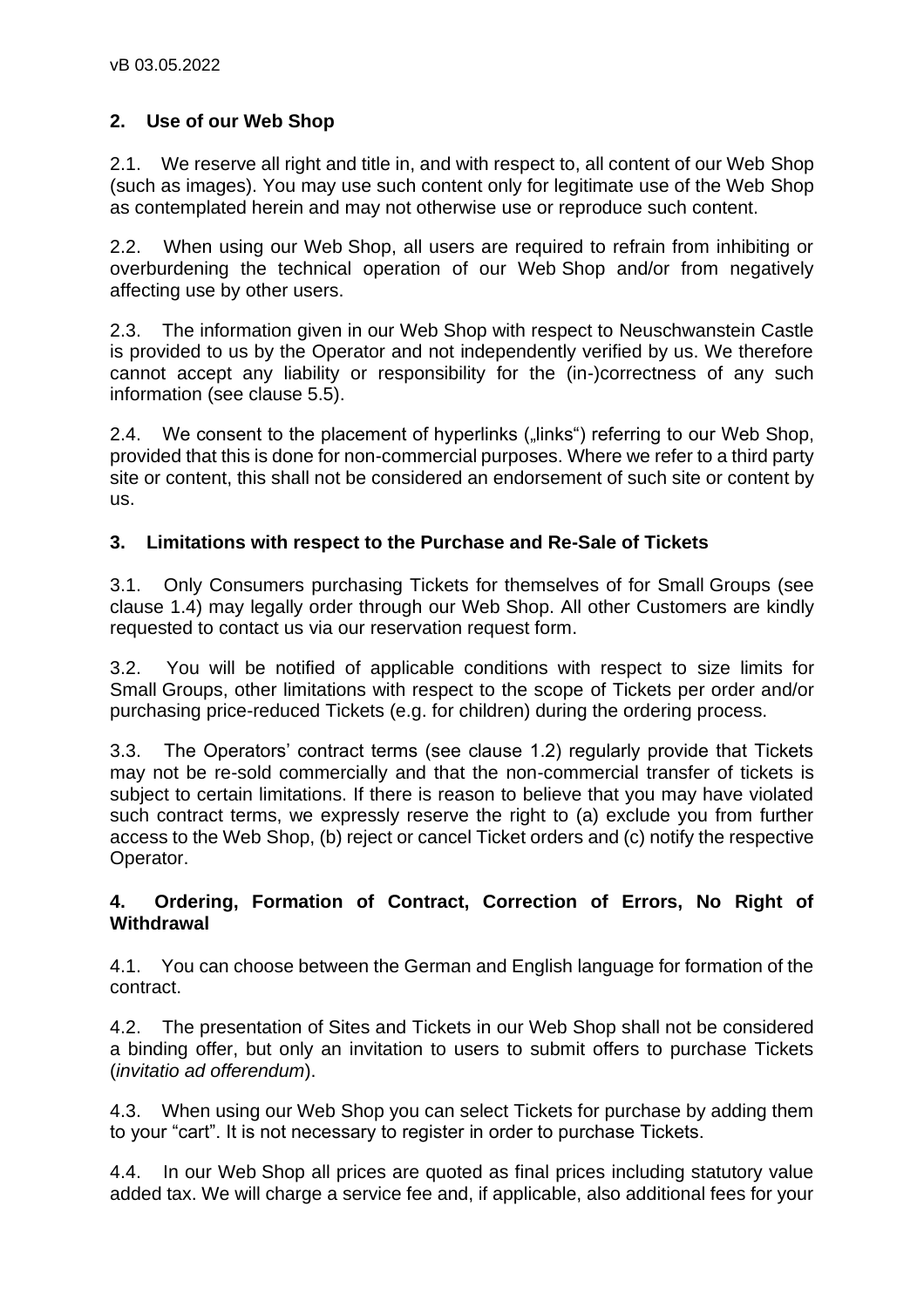chosen method of payment, in addition to the Ticket price. You will be notified of the amount of these fees during the ordering process. We will not charge any additional cost over and above what is communicated to you in the ordering process.

4.5. Our Web Shop allows you to edit your cart, to change the number of Tickets ordered, and/or to delete Tickets, at any time prior to checkout. Once you are ready to continue the ordering process, clicking on "Proceed to checkout" will open a page which summarizes your order details. By clicking on "Continue" you will proceed to a page where you may enter your personal data. If you wish to discontinue the ordering process at this point, you may do so by simply closing your browser window.

4.6. Your order will become final and binding only when you click on the "Buy now" button at the final stage of the ordering process. Up to this point you may edit your order or discontinue the ordering altogether at any time.

4.7. Once you have clicked the "Buy now" button, you will be prompted to select the method of payment and to effect payment according to your chosen payment method. Upon receipt of the purchase price through your chosen payment method, the purchase contract for the Tickets will have been concluded. Promptly after receipt of your payment you will proceed to a page where you can download and print out the Tickets by clicking on the "Save Barcode-Ticket" button.

4.8. You will also receive a confirmation of your order including the details of the Tickets ordered, these GTC as well as the contract terms of the Operator by e-mail. We are not obligated to otherwise record the contract terms.

**4.9. You are expressly advised that Ticket purchases are not subject to any right of withdrawal. You are therefore not entitled to cancel orders or return Tickets for a refund except as expressly provided in these GTC. Statutory provisions on a right of withdrawal do not apply to our Ticket sales due to [§ 312g](http://www.gesetze-im-internet.de/bgb/__312g.html)  [par. 2 1st sentence No. 9 of the German Civil Code \(BGB\)](http://www.gesetze-im-internet.de/bgb/__312g.html) .** 

4.10. If the Operator does not fulfill his obligation to perform and is therefore obligated to refund the Ticket price (e.g. if a Site has to be closed to visitor traffic on the booked date), we will also refund to you the additional fees charged by us in accordance with clause 4.4. In all other cases of cancellation against reimbursement of the ticket price, in particular if the Operator takes back tickets as a gesture of goodwill, you will not be entitled to claim back the additional fees charged by us according to clause 4.4.

# **5. Contract Terms**

### *5.1. Payment Terms*

The purchase price for the Tickets is payable immediately upon submission of the order. You can use all methods offered in our Web Shop to effect payment. We use "SSL" data transfer for encryption of your personal data in transfer.

### *5.2. Cancellation*

We reserve the right to cancel Tickets if your online payment should not be credited to our account or later reclaimed.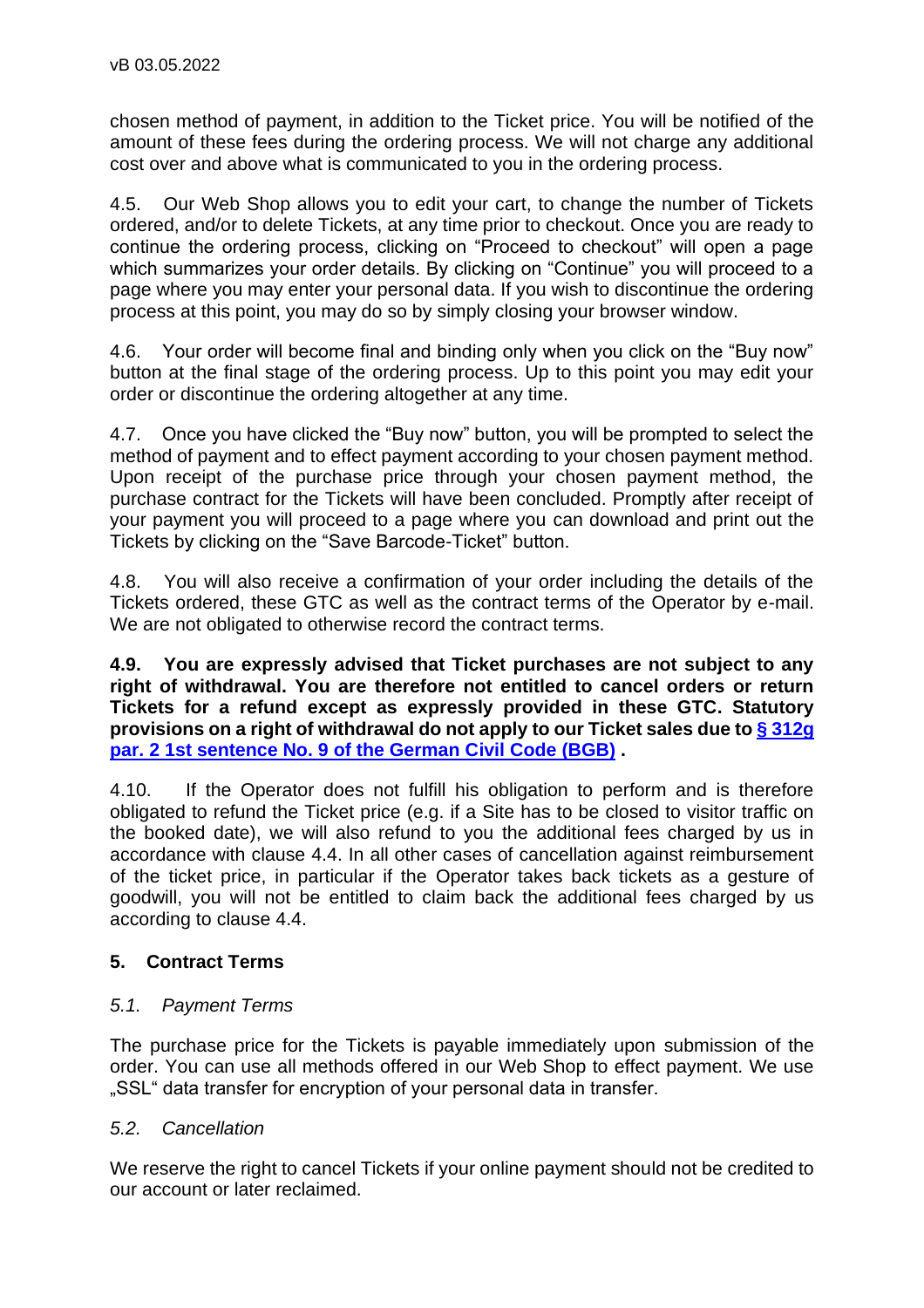## *5.3. Delivery Terms*

We currently only offer electronic Tickets for printing at home through our Web Shop. We do not ship paper Tickets.

## *5.4. Errors in Issuing Tickets*

If we should issue Tickets which do not conform with your order, we will make reasonable efforts to enable you to visit the Site in accordance with your order. If this should not be possible, you may withdraw from your order. You are responsible to check whether the order confirmation and Tickets conform with your order promptly after receipt thereof and to immediately contact us in the event of errors. You will find more information on your options for contacting us [here.](https://www.hohenschwangau.de/1313.html) If you should fail to check and notify us in accordance with the foregoing, our liability shall be excluded to the extent that your failure has caused or aggravated your loss.

## *5.5. WAF is not Responsible or Liable for Your Visit*

The contractual relationship with respect to your visit at the respective Site will exist exclusively between you and the Operator (see clause 1.2) and only subject to the applicable contract terms of the respective Operator. Therefore, WAF can be held liable or responsible for the (im)possibility, procedure, content or quality of your visit only if and to the extent that WAF is also the Operator of the Site. WAF also disclaims any warranty or liability with respect to the completeness and correctness of the information given in our Web Shop with respect to the Site for which WAF is not the Operator (see clause 2.3).

### *5.6. Liability*

WAF shall be liable for damages, whether based on contract or on any other legal ground, only to the extent that the damage was caused by gross negligence or willful misconduct imputable to WAF. In the event of death of a natural person or personal injury to the latter, WAF shall be liable also for ordinary negligence in accordance with statutory law. In addition, WAF shall also be liable in accordance with statutory law for any negligent violation of a Fundamental Duty under the contract, but such liability shall be limited to such damage as WAF could have reasonably foreseen at the time of conclusion of the contract.

**"Fundamental Duty"** as used herein comprises all duties which must be fulfilled by WAF in order to enable consummation of the contract and the achievement of its purposes and the fulfillment of which the Customer may reasonably expect in view of the content and purposes of the contract such as the duty to consummate the contract in a timely manner and a manner which does not endanger the life or health or personal property of the Customer and affiliated persons.

Due to the nature of data communication on the internet, such communication cannot be guaranteed to be uninterrupted and error-free. We therefore cannot accept any liability for damages caused by interruptions in the availability of the Web Shop.

Any mandatory liability under the Product Liability Act and/or arising from a guarantee of properties of products shall remain unaffected.

This clause 5.6 shall not be construed to shift the statutory burden of proof in any way.